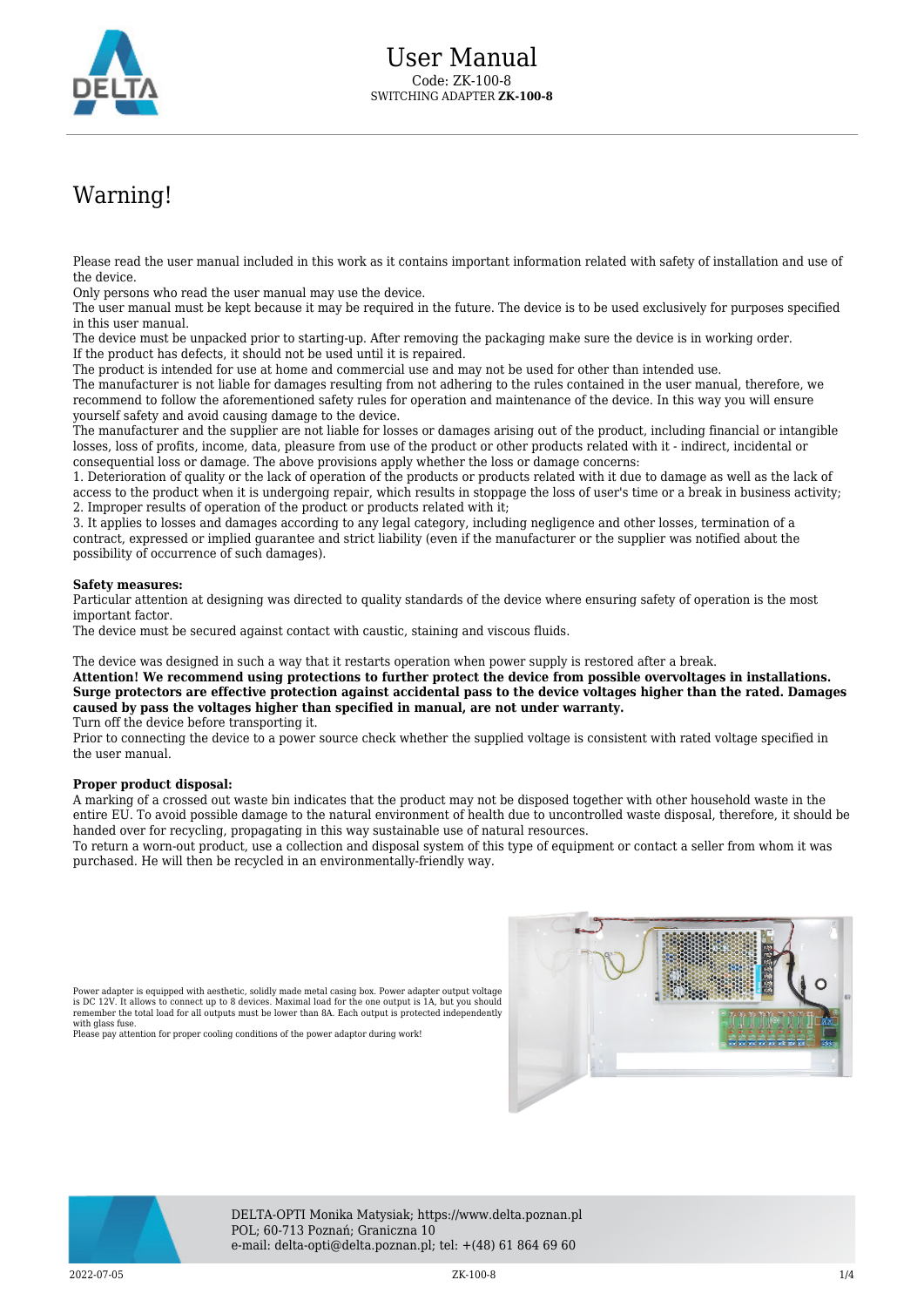

## User Manual Code: ZK-100-8 SWITCHING ADAPTER **ZK-100-8**

| Adapter type:                          | Switching                                      |
|----------------------------------------|------------------------------------------------|
| Output voltage:                        | 12 V DC                                        |
| Output voltage adjustment:             | 10.8 V  13.2 V DC - By potentiometer           |
| Max. output current (total):           | 8 A                                            |
| Max. output current for single output: | 1 A                                            |
| Outputs protection:                    | 1 A Glass Fuse                                 |
| LED indication:                        | ✓                                              |
| Protection:                            | • Short-circuit<br>• Overload<br>• Overvoltage |
| Input voltage:                         | 85  264 V @ 50Hz                               |
| Power:                                 | 100 W (max)                                    |
| Number of outputs:                     | 8                                              |
| Connector type:                        | Cable terminals                                |
| Housing type:                          | Metal, wall-mounted                            |
| Key closed:                            |                                                |
| Operation temp. / Relative humidity:   | $-15$ 50 °C / 20  90 %                         |
| Weight:                                | 1.704 kg                                       |
| Dimensions:                            | 340 x 210 x 90 mm                              |
| Guarantee:                             | 2 years                                        |

### Internal view of the housing:



Front view:



DELTA-OPTI Monika Matysiak; https://www.delta.poznan.pl POL; 60-713 Poznań; Graniczna 10 e-mail: delta-opti@delta.poznan.pl; tel: +(48) 61 864 69 60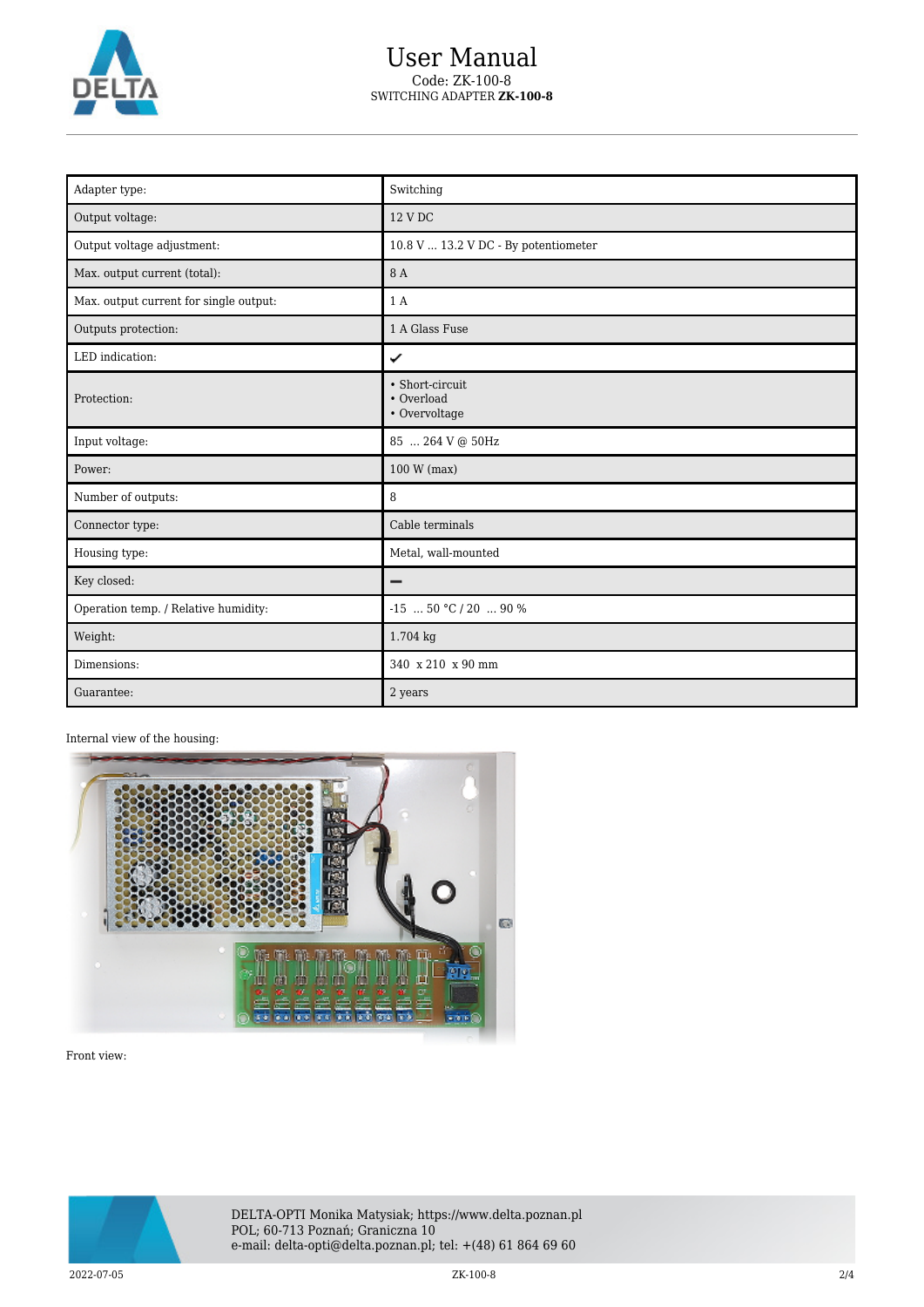



Dimensions:



DELTA-OPTI Monika Matysiak; https://www.delta.poznan.pl POL; 60-713 Poznań; Graniczna 10 e-mail: delta-opti@delta.poznan.pl; tel: +(48) 61 864 69 60

2022-07-05 ZK-100-8 3/4